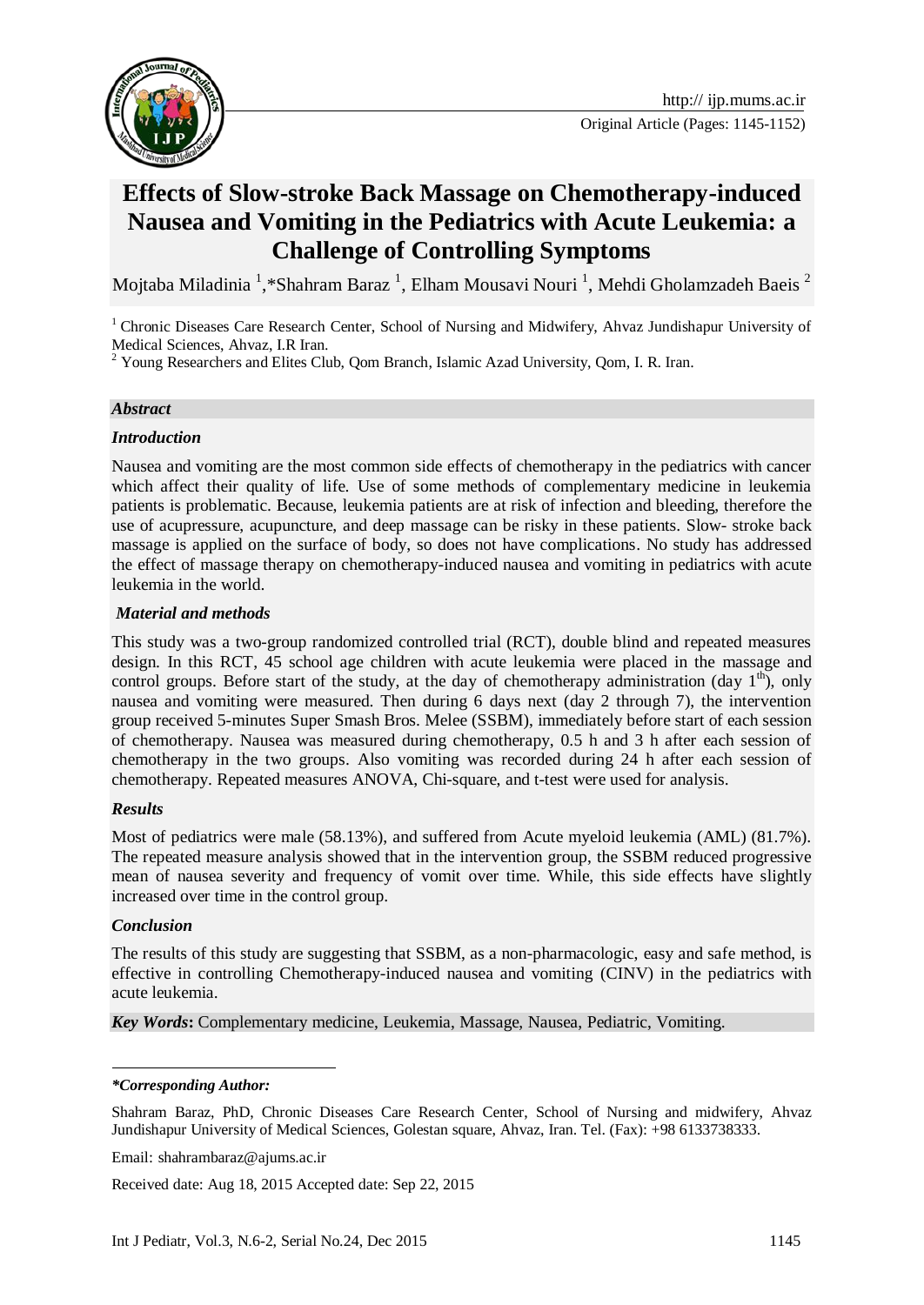# **Introduction**

Leukemia is among the hematological malignancy, which prevalence and the mortalities is increasing around the world especially in Iran [\(1\)](#page-6-0). Chemotherapy is the main treatment for patients with acute leukemia and other cancers that can destroy cancerous cells [\(2\)](#page-6-1). Nausea and vomiting are the most common side effects of chemotherapy and those critical concerns in the pediatrics with cancer [\(3,](#page-6-2) [4\)](#page-6-3). Most of cancer patients experience nausea and vomiting after chemotherapy. Prevalence of Chemotherapy-induced nausea and vomiting (CINV) is almost between 54%-96% [\(5\)](#page-6-4). Nausea as first and vomiting as third are most feared problem, from a list of chemotherapy-related side effects, in the pediatric oncology [\(6\)](#page-6-5).

CINV induces psychological disorders (anxiety, depression), physiological problems (anorexia, fatigue), electrolytic dysfunctions, nutritional disruption, changes in immune system and stop children normal activity [\(3,](#page-6-2) [5,](#page-6-4) [7\)](#page-6-6). In addition, CINV has a significant impact on costs, children willingness to continue chemotherapy cycle and its increases the worries and stress in the child's and their families [\(7,](#page-6-6) [8\)](#page-6-7). Hence, CINV effect on overall quality of life of pediatrics with cancer, which as a basic criterion in the evaluation of cancer treatment response [\(4,](#page-6-3) [9\)](#page-6-8).

The real magnitude of emesis control in daily practice remains unknown in the leukemia patients [\(10\)](#page-6-9). Also, despite the development of anti-emetic therapy/pharmacological therapy, CINV remain still and its commonly seen in clinical practice [\(2,](#page-6-1) [11\)](#page-7-0), remain fearful and almost 50% of cancer patients still experiencing nausea and vomiting during treatments [\(3\)](#page-6-2). Uncontrolled CINV can lead to treatment dose reductions, nonadherence or cessation, and finally decreasing patients' chances of prolonged survival or improvement  $(3)$ .

Anti-emetics drugs are essential and the appropriate method to decrease nausea and vomiting, but they have not application for all patients and often have undesirable complications [\(12\)](#page-7-1). So it is necessary to find other methods for a better controlling CINV [\(7\)](#page-6-6). Hence, use of nonpharmacologic methods, which play an important role are necessary for controlling CINV [\(11\)](#page-7-0).

Complementary/alternative medicine play an important role in controlling symptoms in oncologic patients [\(13\)](#page-7-2), but, leukemia patients have a challenge for use of difference types of complementary therapy than other cancer types. Use of some methods of complementary medicine in leukemia patients is problematic. Because, leukemia patients are at risk of bleeding and infection caused by the disease, Therefore, the use of acupressure, acupuncture, and deep massage can be risky in this patients [\(14,](#page-7-3) [15\)](#page-7-4). Slow stroke back massage (SSBM) is non-invasive and applied on the surface of the body, so does not have complications such as bleeding or infection.

Since no study has addressed the effect of SSBM on CINV in pediatric with acute leukemia in the world, and with considering the different chemotherapy regimes in this patients than other cancer types, this study aimed to evaluate the effect of massage therapy on CINV in pediatric with acute leukemia in Iran.

# **Patients and Methods**

This study was a two group Randomized controlled trial (RCT), double blind (participants and researchers) and repeated measures design. Of 108 schoolaged children with acute leukemia who had medical records at Chemotherapy ward of Shafa Hospital affiliated to Ahvaz Jundishapur University of Medical Sciences, Iran during 2014-2015, with using convenient sampling, 72 patients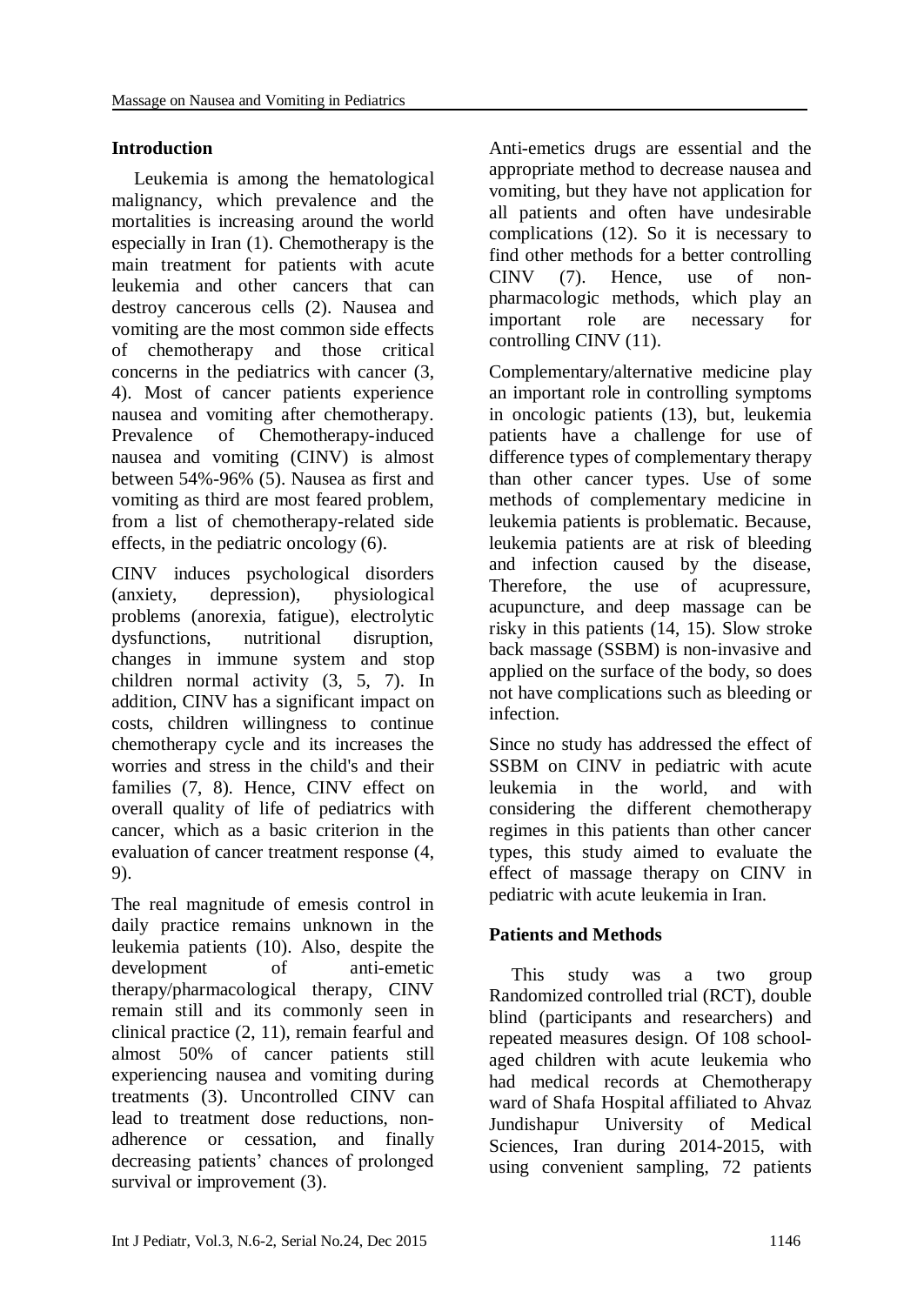have the inclusion criteria and were invited to this study. Finally, consents were obtained from 45 school- aged children who were enrolled to this study. For certain of random assignment, the first 3 children were assigned to the massage group, and the next, 3 children were assigned to the control group. Finally, considering the samples' drop-out during the study, the data of 43 children were analyzed (23 in the massage group and 21 in the control group) (Figure.1).

Inclusion criteria for this study included: 1) being 7-18 years old; 2) at least 3 months after the diagnosis; 3) lack of known nausea and vomiting indicated in the medical history induced by causes other than chemotherapy; 4) lack of physical injury and skin diseases in the massage area; 5) not receiving radiation therapy.

The exclusion criteria during the intervention included: 1) transfer to another hospitals; 2) deterioration in the patient's condition; 3) unwillingness to continue the study.

The data were collected using a demographic characteristics and diseaserelated data form, the Numeric Rating Scale (NRS= It is a 10 cm ruler tool) for nausea intensity, and daily recording form for frequency of vomit.

Children were receiving chemotherapy for 7 days consecutive. Before start of the study, at the day of chemotherapy administration (day  $1<sup>th</sup> =$  baseline), only nausea and vomiting were measured. Then, at the during next 6 days (day 2 through 7), the intervention group received

5-minutes SSBM, immediately before start of each session of chemotherapy and in the control group, in order to maintain the controlled conditions of the study, one nurse would speak to the children during the intervention.

Nausea was measured at the during chemotherapy, 0.5 h and 3 h after each session of chemotherapy in the two groups every day (means of this 3 times was the criterion for every day of study). Also, vomiting was recorded during 24 h after each session of chemotherapy per day in the two groups (means of this frequency of vomit at 24 h was the criterion for every day).

A separate ward with proper light, proper temperature and without environmental stimulants in the pediatric hematology ward was considered for massage therapy. This study was approved in the Ethics Committee of Research Center of the Ahvaz Jundishapur University of Medical Sciences, Iran. Ethical considerations were observed in accordance with the Helsinki Declaration. For the convenience of patients, massages on male and female patients were performed by a male and female massager, respectively.

### Data analysis

Data analysis was carried out by SPSS version 15 (Inc., Chicago, IL, USA). P value <0.05 was considered significant. Descriptive statistics, Chi-square test, Independed t-test, and Repeated measures ANOVA test were used for analysis in this study.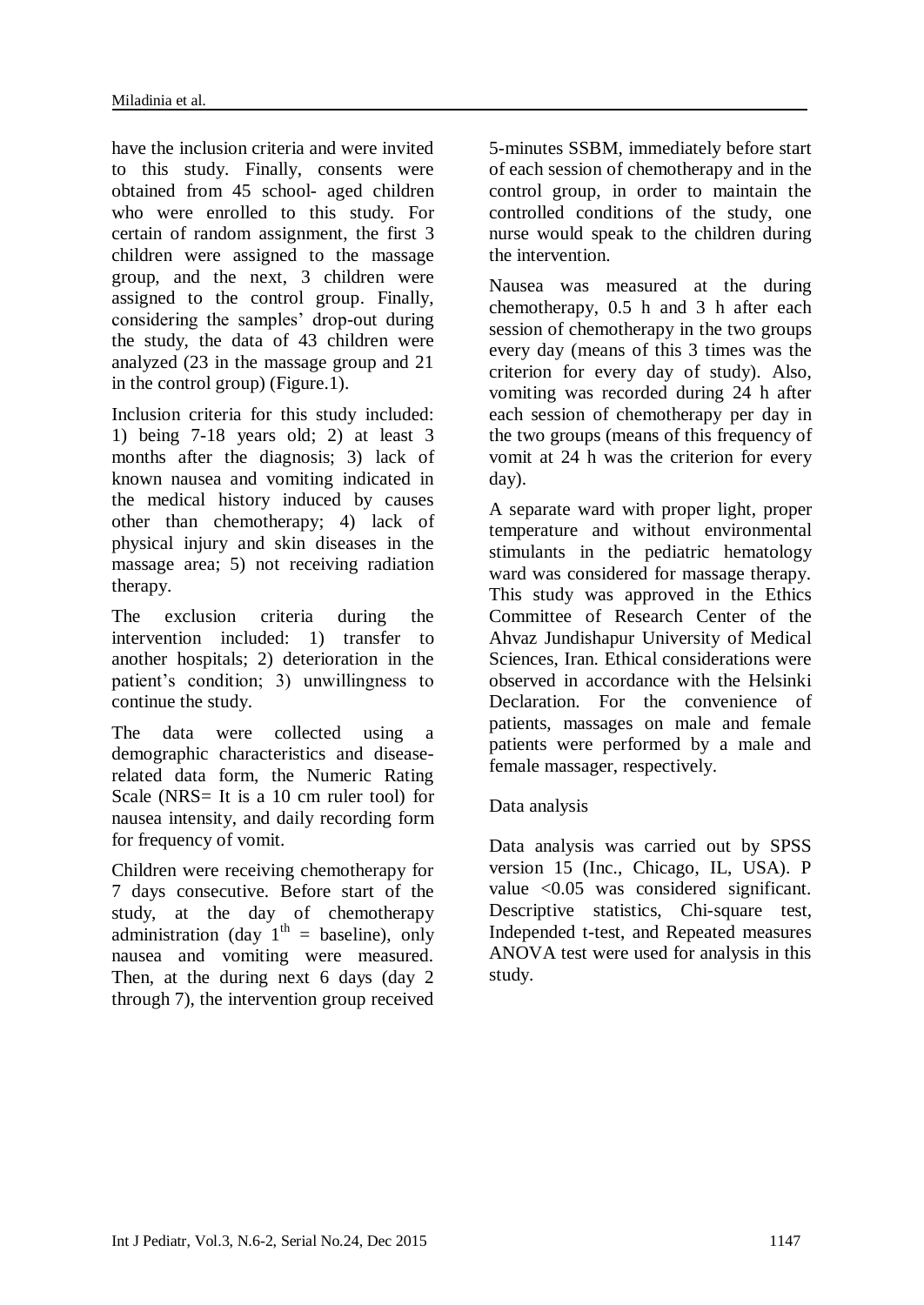

**Fig.1**: Consort flow chart of RCT.

### **Results**

According to the findings of this study, the most of children were male (58.13%), and suffered from acute myeloid leukemia (81.7%). In addition, most of children were in the first year of cancer diagnosis and were in the second chemotherapy cycle. No significant difference was observed of all demographic characteristics and disease-related data between two groups. Therefore, the children of two groups had similar characteristics and were identical (Table. 1). The mean of nausea intensity and frequency of vomiting were not significantly different between the two groups at baseline  $(P=0.555$  and  $P=0.238$ respectively). The repeated measure analysis showed that in the intervention

group, the SSBM intervention significantly reduced progressive mean of nausea severity over time. While in the control group, slightly increase was observed in the mean of nausea intensity over time (Figure.2). Also in the massage group, repeated measure analysis showed that the SSBM intervention significantly reduced progressive mean of frequency of vomiting per every day over time. While in the control group, increase trend was observed in the mean of frequency of vomiting per every day over time (Figure.3).

Totally, this study results showed that, statically significant difference between trends of both nausea intensity and frequency of vomiting, between two groups  $(P=0.001$  and  $P=0.001$ (Figure.2 and Figure.3).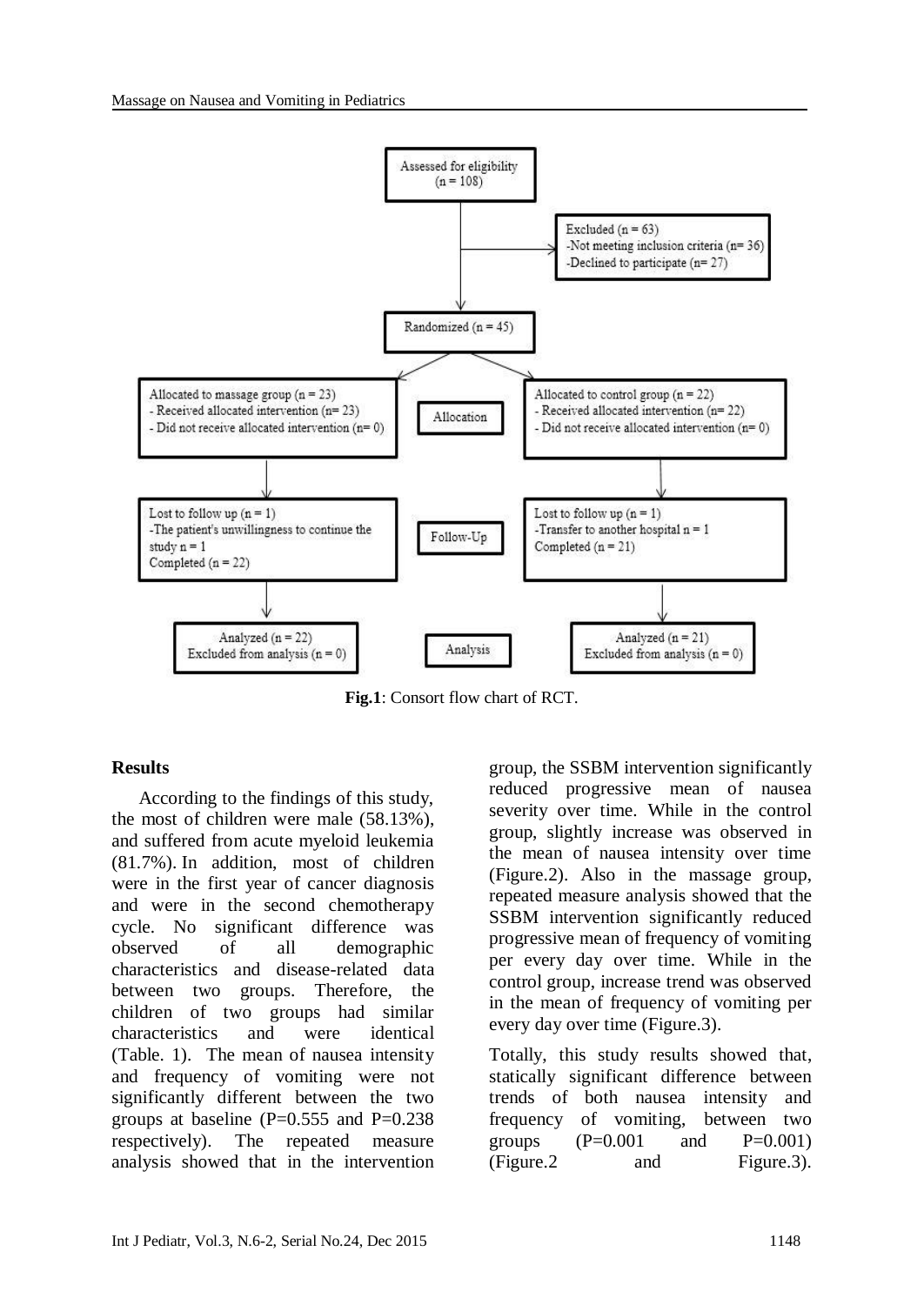| Miladinia et al. |  |  |
|------------------|--|--|
|------------------|--|--|

| Variables                     | Case group $(n=22)$ | Control group $(n=21)$ | P value |  |  |  |  |
|-------------------------------|---------------------|------------------------|---------|--|--|--|--|
| Age                           | $11.46 \pm 2.14$    | $10.91 \pm 1.93$       | 0.705   |  |  |  |  |
| Gender                        |                     |                        |         |  |  |  |  |
| Male                          | 12(54.54%)          | 13(61.90%)             | 0.494   |  |  |  |  |
| Female                        | 10(45.45%)          | 8(30.09%)              |         |  |  |  |  |
| Type of leukemia              |                     |                        |         |  |  |  |  |
| <b>AML</b>                    | 17(72.27%)          | 15(71.42%)             | 0.236   |  |  |  |  |
| <b>ALL</b>                    | 5(22.72%)           | 6(28.57%)              |         |  |  |  |  |
| Time passed from diagnosis    |                     |                        |         |  |  |  |  |
| 3-6 months                    | 3(13.63%)           | $4(19.04\%)$           | 0.301   |  |  |  |  |
| 6-9 months                    | 6(27.27%)           | 7(33.33%)              |         |  |  |  |  |
| 9-12 months                   | 8(36.36%)           | 6(28.57%)              |         |  |  |  |  |
| $>12$ months                  | 5(22.72%)           | $4(19.04\%)$           |         |  |  |  |  |
| Chemotherapy cycles receiving |                     |                        |         |  |  |  |  |
| $\mathbf{1}$                  | 4(18.18%)           | 6(28.57%)              | 0.528   |  |  |  |  |
| $\overline{2}$                | $11(50.00\%)$       | 10(47.61%)             |         |  |  |  |  |
| 3                             | 7(31.81%)           | $5(23.80\%)$           |         |  |  |  |  |

| <b>Table1</b> :Demographic characteristics and disease-related data between two groups (Mean $\pm$ SD) |  |  |  |
|--------------------------------------------------------------------------------------------------------|--|--|--|
|                                                                                                        |  |  |  |

**Estimated Marginal Means of Nausea** 



**Fig. 2**: Trend of nausea intensity in the two groups over time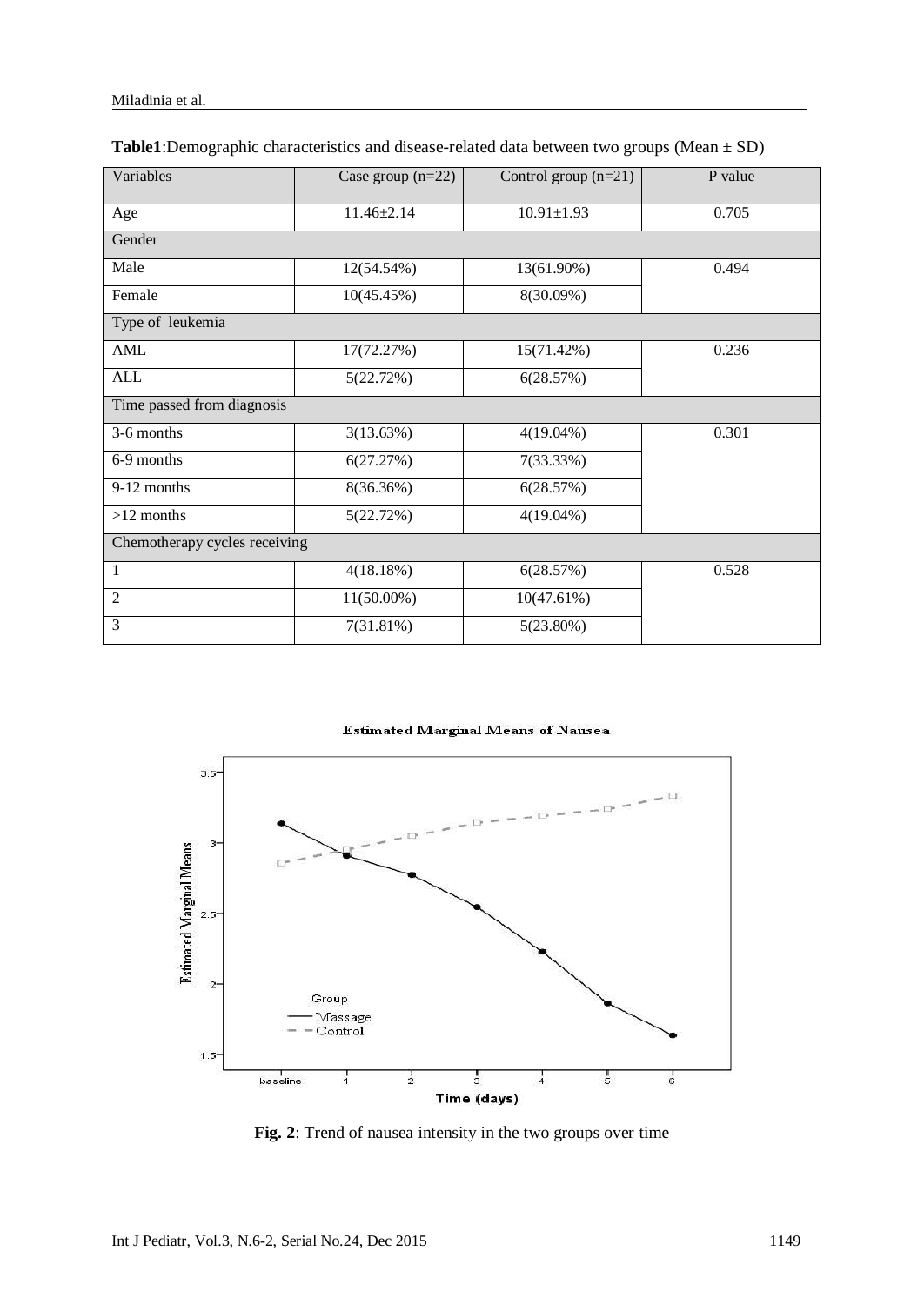

Estimated Marginal Means of Frequency of Vomit per every day

**Fig. 3**: Trend of means of frequency of vomit (per every day) in the two groups over time

#### **Discussion**

According to the findings of this study, Slow-stroke back massage reduced progressive chemotherapy-induced nausea and vomiting over time in the pediatric with acute leukemia. Hence, this type of massage (SSBM) is as a useful method for these children, besides the routine cancer care. Our finding are consistent with results of the study by Mazlum et al. (2013) which showed that Swedish massage can contribute to chemotherapyinduced nausea and vomiting control in Iranian pediatric with cancer, although this decrease was not statically significant [\(7\)](#page-6-6), whereas in our study decrease was statically significant. In Mazlum's study, type of massage and frequency of massage session was difference and dealt with various types of cancer, whereas in our study considered a particular type of cancer. Given that the nature, intensity, and duration of treatment vary in different types of cancer, it is essential that various types of complementary medicine to be exclusively studied in each type of cancer. Billhult et al. (2001) showed that massage therapy is a useful method for symptom control including nausea in children with cancer [\(16\)](#page-7-5). The current study showed that our result is in contrast to the results of the study by Post-White et al. (2008) [\(17\)](#page-7-6). It may be a result of the small sample size (17 children) in Post-White's study, and the effect of massage therapy might have been significant, if the study had been done in a larger sample size.

Probably, relaxation response caused by massage is effective on nausea directly [\(18\)](#page-7-7). In addition, massage therapy probably can control CINV indirectly, by decreasing pain. Some studies have shown that pain is one important factor which increase CINV [\(7\)](#page-6-6). In spite of benefits of this method, few studies have assessed effectiveness of massage therapy on CINV in pediatrics with cancer. Also, massage therapy is accepted by patients and can create a good relationship between children and caring team [\(19\)](#page-7-8).

Limitations: This study had some limitations: 1) children were enrolled only from one hospital; 2) small sample size. It is suggested that other studies with larger mple sizes be conducted.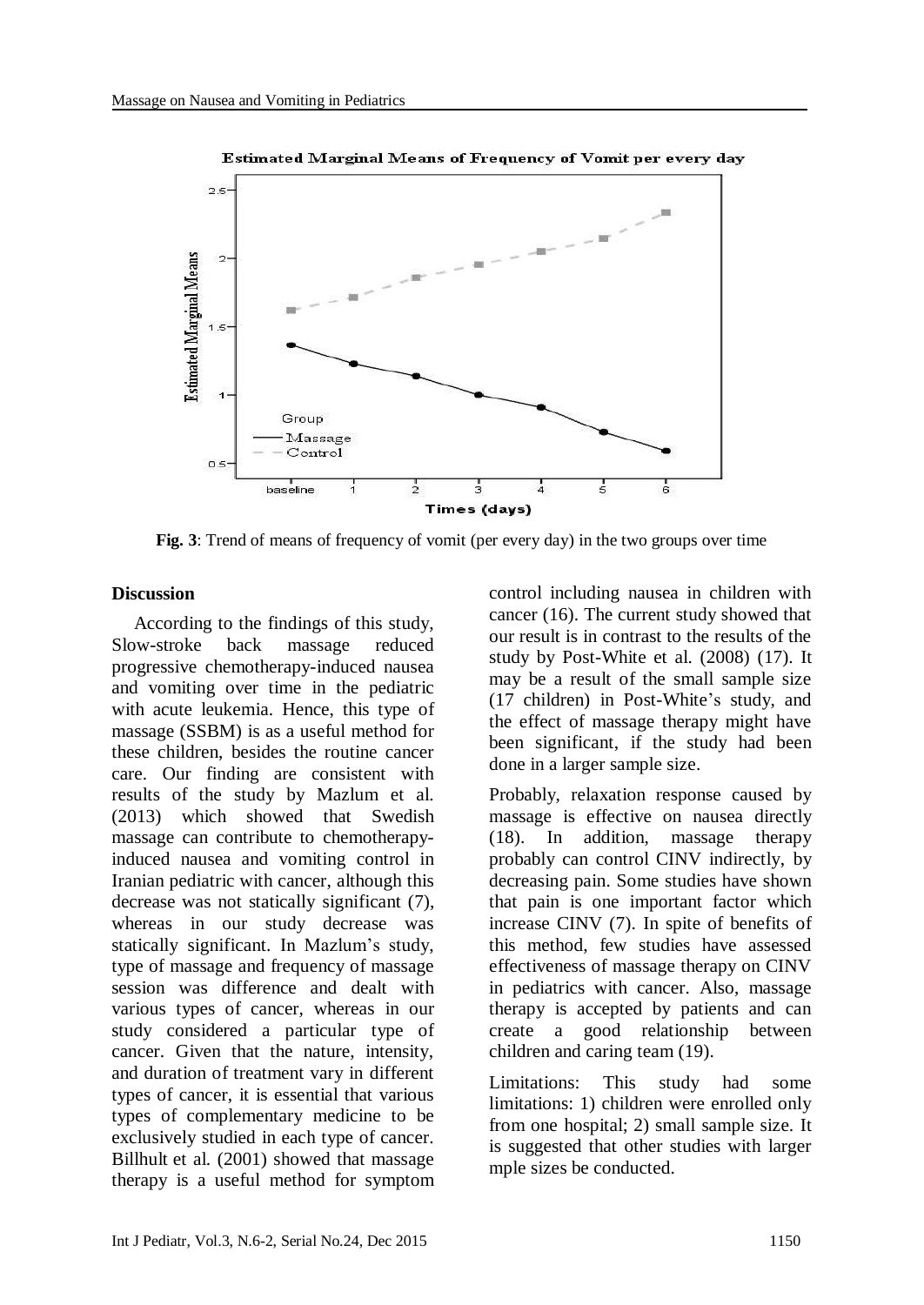### **Conclusion**

Slow-stroke back massage decreased chemotherapy-induced nausea and vomiting in the pediatric with acute leukemia. Hence, the results of this study are suggesting that SSBM, as a nonpharmacologic, easy, cheap and safe method, is effective in controlling CINV in the pediatric with acute leukemia. Therefore, health policy makers should pay attention to this method in clinical practice. Knowledge of staff, regarding the application of this method should be increased and they can to use this method approach along with their other methods for controlling CINV in the pediatric with acute leukemia.

### **Abbreviation**

- **CINV:** Chemotherapy-Induced Nausea and Vomiting);
- SSBM: Slow-stroke back massage;
- AML: Acute myeloblastic leukemia;
- ALL: Acute lymphoblastic leukemia;
- NRS: Numeric rating scale;
- SD: Standard deviation;
- RCT: Randomized controlled trial

### **Conflict of Interest:** None.

### **Acknowledgment**

This study was supported by research center of Ahvaz Jundishapur University of Medical Sciences, Iran. Authors also thank the all children, families and staff of the chemotherapy unit of Shafa Hospital in Ahvaz, South of Iran.

### **References**

<span id="page-6-0"></span>1. Miladinia M, Baraz S, Shariati A, malehi As, Ahmadizadeh A. Relationship between chronic pain and quality of life in patients with acute leukemia undergoing chemotherapy. Jundishapur J Chronic Dis Care. 2015;4(3):18-24.

<span id="page-6-1"></span>2. Prapti NKG, Petpichetchian W, Chongcharoen W. Development of Foot Massage Program on Nausea and Vomiting for

Cancer Patients: A Literature Review. Nurse Media Journal of Nursing. 2012;2,1:325-55.

<span id="page-6-2"></span>3. Pirri C, Katris P, Trotter J, Bayliss E, Bennett R, Drummond P. Risk factors at pretreatment predicting treatment-induced nausea and vomiting in Australian cancer patients: a prospective, longitudinal, observational study. Support Care Cancer. 2011;19(10):1549–63.

<span id="page-6-3"></span>4. Dewan P, Singhal S, Harit D. Management of Chemotherapy-Induced Nausea and Vomiting. Indian Pediatr. 2010;47(2):149-55.

<span id="page-6-4"></span>5. Sheikhi MA, Ebadi A, Talaeizadeh A, Rahmani H. Alternative Methods to Treat Nausea and Vomiting from Cancer Chemotherapy. Chemother Res Pract. 2015: 818759.

<span id="page-6-5"></span>6. Cefalo M, Ruggiero A, Maurizi P, Attinà G, Arlotta A, Riccardi R. Pharmacological management of chemotherapy-induced nausea and vomiting in children with cancer. J Chemother. 2009;21(6):605-10.

<span id="page-6-6"></span>7. Mazlum S, Chaharsoughi NT, Banihashem A, Vashani HB. The effect of massage therapy on chemotherapy-induced nausea and vomiting in pediatric cancer. Iran J Nurs Midwifery Res. 2013;18(4):280–84.

<span id="page-6-7"></span>8. Liau C-T, Chu N-M, Liu H-E, Deuson R, Lien J, Chen J-S. Incidence of chemotherapy-induced nausea and vomiting in Taiwan: physicians' and nurses' estimation vs. patients' reported outcomes. Support Care Cancer. 2005;13(5):277–86.

<span id="page-6-8"></span>9. Krishnasamy M, So WK-W, Yates P, Calvo LEAd, Annab R, Wisniewski T. The Nurse's Role in Managing Chemotherapy-Induced Nausea and Vomiting. Cancer nurs. 2014;37(4):27-35.

<span id="page-6-9"></span>10. López-Jiménez J, Martín-Ballesteros E, Sureda A, Uralburu C, Lorenzo I, Campo Rd, et al. Chemotherapy-induced nausea and vomiting in acute leukemia and stem cell transplant patients: results of a multicenter, observational study. Supportive Therapy, haematologica/the hematology journal. 2006;91(1):84-91.